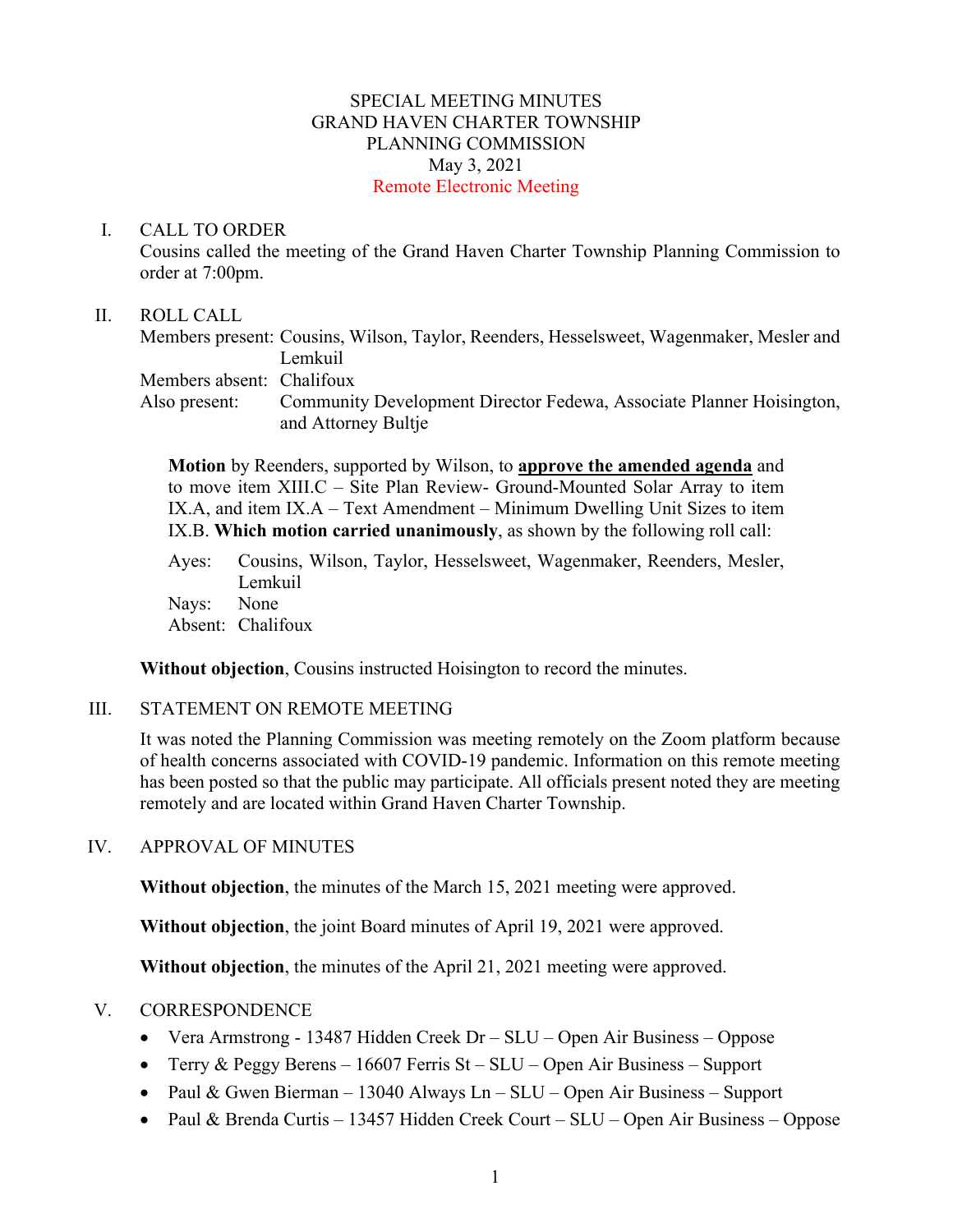- Dennis Cuti 13311 Hidden Creek Dr SLU Open Air Business Oppose
- Mary Doane 13642 Hidden Creek Ct SLU Open Air Business Oppose
- Richard Edwards 13224 Hidden Creek Dr SLU Open Air Business Oppose
- France Voicemail No Address Provided SLU Open Air Business Support
- Bryan Hildreth No Address Provided SLU Open Air Business Support
- Brandon & Sarah Kaines 13257 Hidden Creek Dr SLU Open Air Business Oppose
- Mary & Andreas Koller 13246 Hidden Creek Dr SLU Open Air Business Oppose
- Bob & Julie Koning 13210 Hidden Creek Dr SLU Open Air Business Oppose
- Michael Lamkin 13321 Hidden Creek Dr SLU Open Air Business Oppose
- Sandra Ledbetter 1345 Taylor Ave SLU Open Air Business Support
- Ben Lillmars 13263 Hidden Creek Dr– SLU Open Air Business Oppose
- Mary Miel No Address Provided SLU Open Air Business Support
- James & Sandra Miller 13465 Hidden Creek Ct SLU Open Air Business Oppose
- Linda Namenye No Address Provided SLU Open Air Business Support
- Joe & Elaine O'Neill 1805 Wisconsin St SLU Open Air Business Support
- Mitch Pratt 13075 Always Ln SLU Open Air Business Support
- Kitty Rauschert 13759 Hofma Dr SLU Open Air Business Support
- Donald Reis 13213 Hidden Creek Dr SLU Open Air Business Oppose
- Tim Reynolds No Address Provided SLU Open Air Business Support
- Susan Robertson 13252 Hidden Creek Dr SLU Open Air Business Oppose
- Scott Silberzahn No Address Provided SLU Open Air Business Support
- Edward & Pamela Tysman 13360 Hidden Creek Dr SLU Open Air Business Oppose
- Elizabeth Reynolds 15322 Channel Rd SLU Open Air Business Support

## VI. PUBLIC COMMENTS – None

## VII. PUBLIC HEARING

## A. Special Land Use – Open Air Business – vandenBerg Excavating

Cousins opened the hearing at 7:13pm.

Fedewa provided an overview through a memorandum dated April  $27<sup>th</sup>$ .

The applicant and owner, Susan vandenBerg, her son and business partner, James vandenBerg, manager John Helder, and project engineer Andrew Rossell, PE were present to provide information.

• Established the excavating business 40 years ago. In order to sustain the business, it was moved to its current location 30 years ago.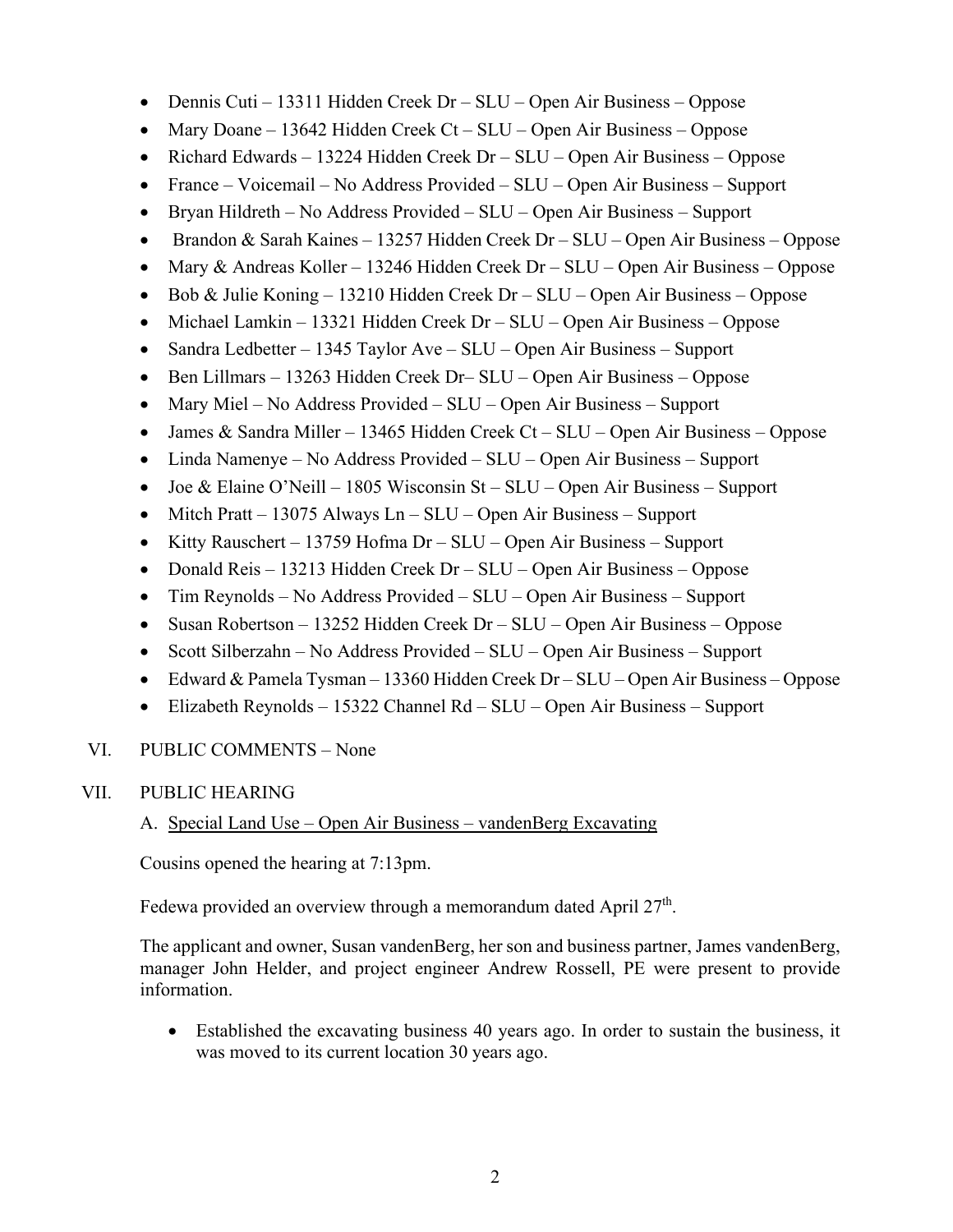• Current business sells goods to contractors and delivers to homeowners but have experienced a demand by individuals who would like to pick up the products themselves.

The correspondence received as part of the public hearing notice was read into the record.

Following the initial discussions, the Chair opened the public comment period:

- Richard Edwards 13224 Hidden Creek Dr
	- o Submitted a letter of correspondence, questioned staff if one had been received from Lamkin.
- Bob Koning 13210 Hidden Creek Dr
	- o Opposes the proposed business.
	- o Lives nearby and shared concerns over traffic and appearance.
- John Helder 15890 Robbins Rd
	- o Manager of vandenBerg Excavating
	- o Asserted traffic is not currently an issue and would not become one in the future.
	- o Noted the business predates the Hidden Creek Subdivision.
- Bill Trap 13597 Hidden Creek Ct
	- o Shared concern about impact on traffic on Ferris St and within Hidden Creek subdivision.
- Tim Reynolds 14442 Stillwater Dr
	- o Supports the business and their role in the local economy.

There being no further comments, Cousins closed the hearing at 8:00pm

## B. Special Land Use – Zoning Text Amendment – Open Air Business

Cousins opened the hearing at 8:00pm.

Fedewa provided an overview through a memorandum dated April  $27<sup>th</sup>$ .

There being no further comments, Cousins closed the hearing at 8:05pm

## VIII. OLD BUSINESS

# A. Special Land Use – Open Air Business – vandenBerg Excavating

The Planning Commission noted the following points of discussion:

- Questions about the hours of operation.
	- o Proposed hours are Monday to Friday between 8:00am 6:00pm and Saturday from 8:00am –2:00pm.
- Noted concern over traffic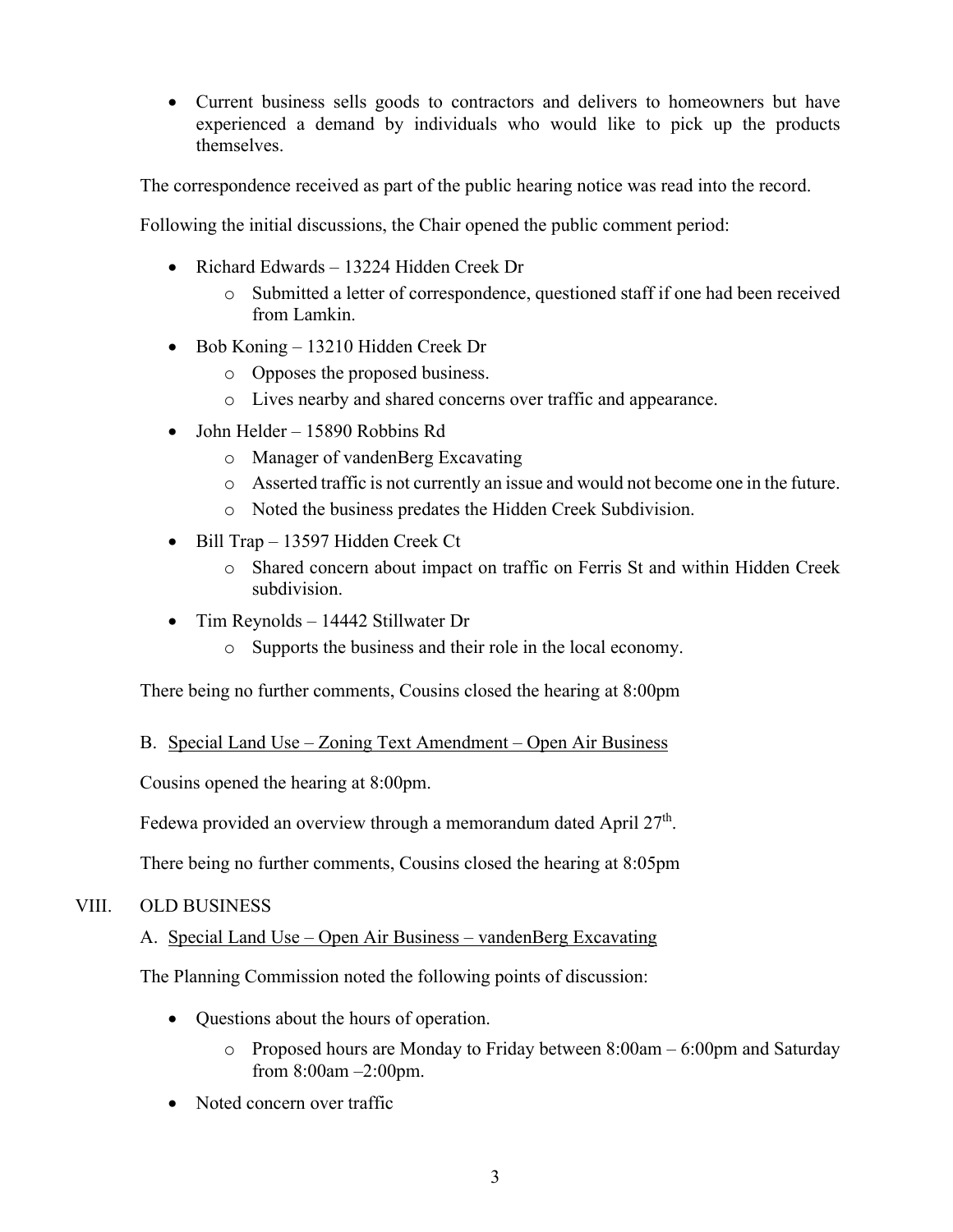- o Asked if a deceleration lane would be feasible.
	- Not required by the OCRC.
- o Should widen driveway to 24-feet.
- o Suggestion to flip the site design to have the business access on the south part of the existing drive, father away from the road to avoid traffic back-ups.
- Acknowledged concerns of neighboring property owners.
- Discussed screening requirements, consensus to increase the height of the berms.
- Conversation about potential pollution from products on site.
	- o Helder assured that any dyes used in products are tolerable for any soil.
	- o Proposed to use asphalt millings for parking surface, the Planning Commission agreed that the drive into the site should be asphalt paved.
	- o The OCWRC has reviewed the plans and is only requiring a culvert under the driveway.
- Asked how products would be unloaded on site.
	- o James vandenBerg explained the products are unloaded into the receptacle directly from the delivery truck, rather than unloaded elsewhere on site and brought over.
- Commissioners had questions on the existing business and the US-31 Overlay Zone and what was required to come into compliance.
- Attorney Bultje clarified the applicant may request that only a portion of the property be used for a special land use.

**Motion** by Taylor, supported by Hesselsweet**,** to **table** the Special Land Use application, and direct the applicant to make the following revisions:

- 1. Provide a revised site plan with the site "flipped" so the access drive would be on the south side of the existing driveway.
- 2. The entry driveway shall be increased to 24' in width and be paved asphalt.
- 3. Increase the height of the berms to 2-3 feet.
- 4. The hours of the business shall be limited to 8:00am-6:00pm Monday-Friday and 8:00am-2:00pm on Saturday.
- 5. Restocking shall only occur during business hours and not when customers are outside their vehicles.

**Which motion carried unanimously**, as shown by the following roll call:

Ayes: Cousins, Wilson, Taylor, Hesselsweet, Wagenmaker, Reenders, Mesler, Lemkuil,

Nays: None

Absent: Chalifoux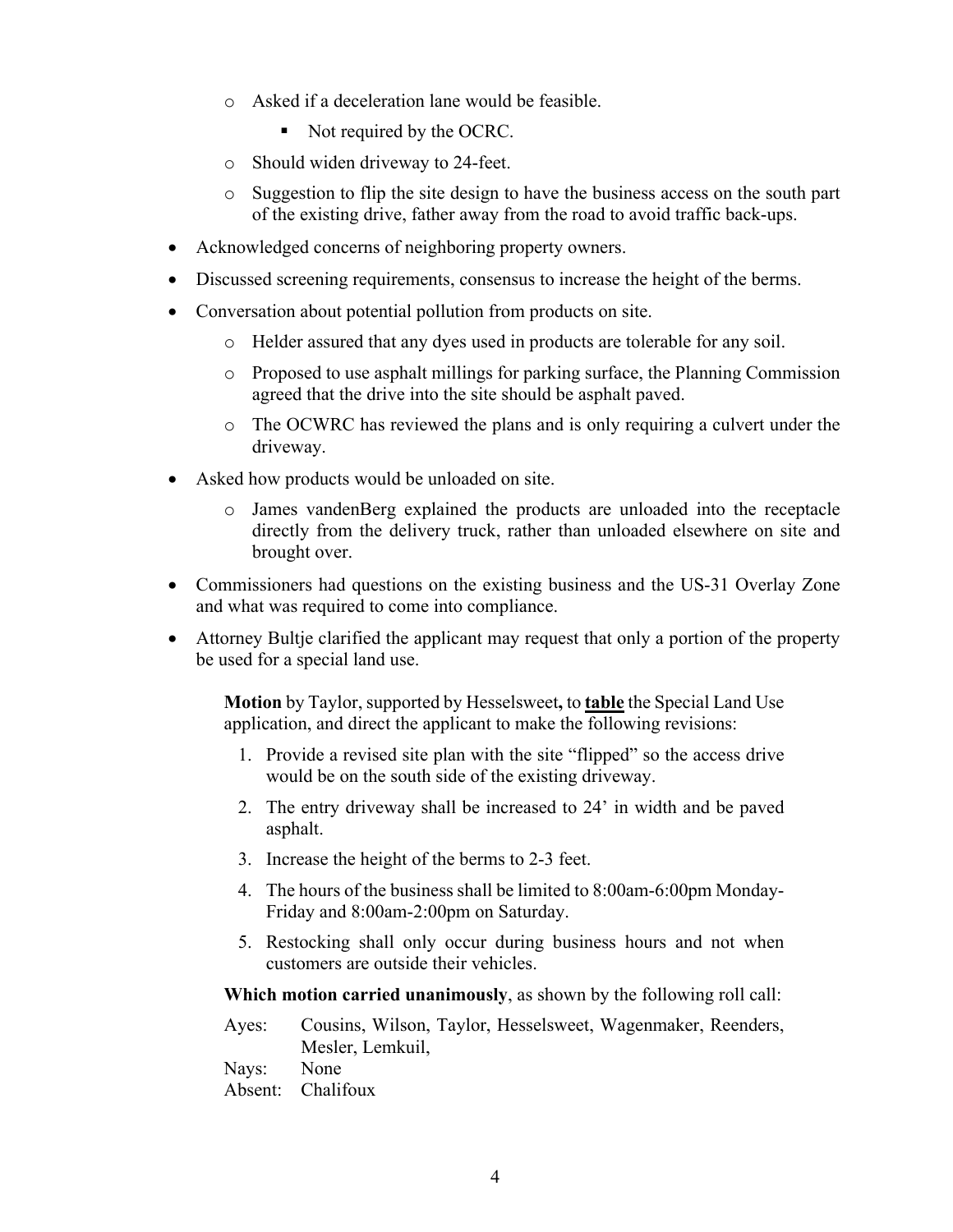## B. Special Land Use – Zoning Text Amendment – Open Air Business

The Planning Commission noted the following points of discussion:

- Clarified the special land use would only be allowed in  $C-1$ ,  $C-2$ , and I-1 Districts.
- Removed a section to allow Planning Commission to approve any use that was not already described in the ordinance.
- Amended the proposed text amendment to require an appropriate method of containing windblown debris.

**Motion** by Taylor, supported by Mesler, to recommend the Township Board **approve** the proposed zoning text amendment ordinance with draft date of 4/29/2021 concerning Open Air Businesses with the amendments as discussed in the meeting. **Which motion carried unanimously**, as shown by the following roll call:

Ayes: Cousins, Wilson, Taylor, Hesselsweet, Wagenmaker, Reenders, Mesler, Lemkuil Nays: None Absent: Chalifoux

## IX. NEW BUSINESS

### A. Site Plan Review – Ground-Mounted Solar Array – City of Grand Rapids

Fedewa provided an overview through a memorandum dated April 28<sup>th</sup>.

Representatives from the City of Grand Rapids, Alison Sutter – Sustainability and Performance Management Officer and Wayne Jernberg – Water System Manager were present as were staff from CMS Energy, Krishnan Kandasamy – Director of Strategic Projects and Julio Morales – Executive Director. Andrew Fraser from Golder Associates was present to provide expertise for the solar glare study. The following information was presented:

- Glare study is being redone again with new information about the anti-glare coating and proposed landscaping.
	- o Fraser does not expect to see a significant change with the new study. It is expected the time period for glare may increase slightly, but the intensity would decrease from yellow to green.
- Very difficult to achieve solar arrays without any glare but are able to minimize negative impact with landscaping.
	- o Can provide site-specific glare analysis once installed, and can determine if additional landscaping is necessary to block the glare.
- Expect the solar array lifespan to be around 25 years but may last as long as 35 years.
- Desire is to have construction completed by Fall 2021, ZBA requires landscaping to be completed in June 2022.

The Planning Commission noted the following points of discussion: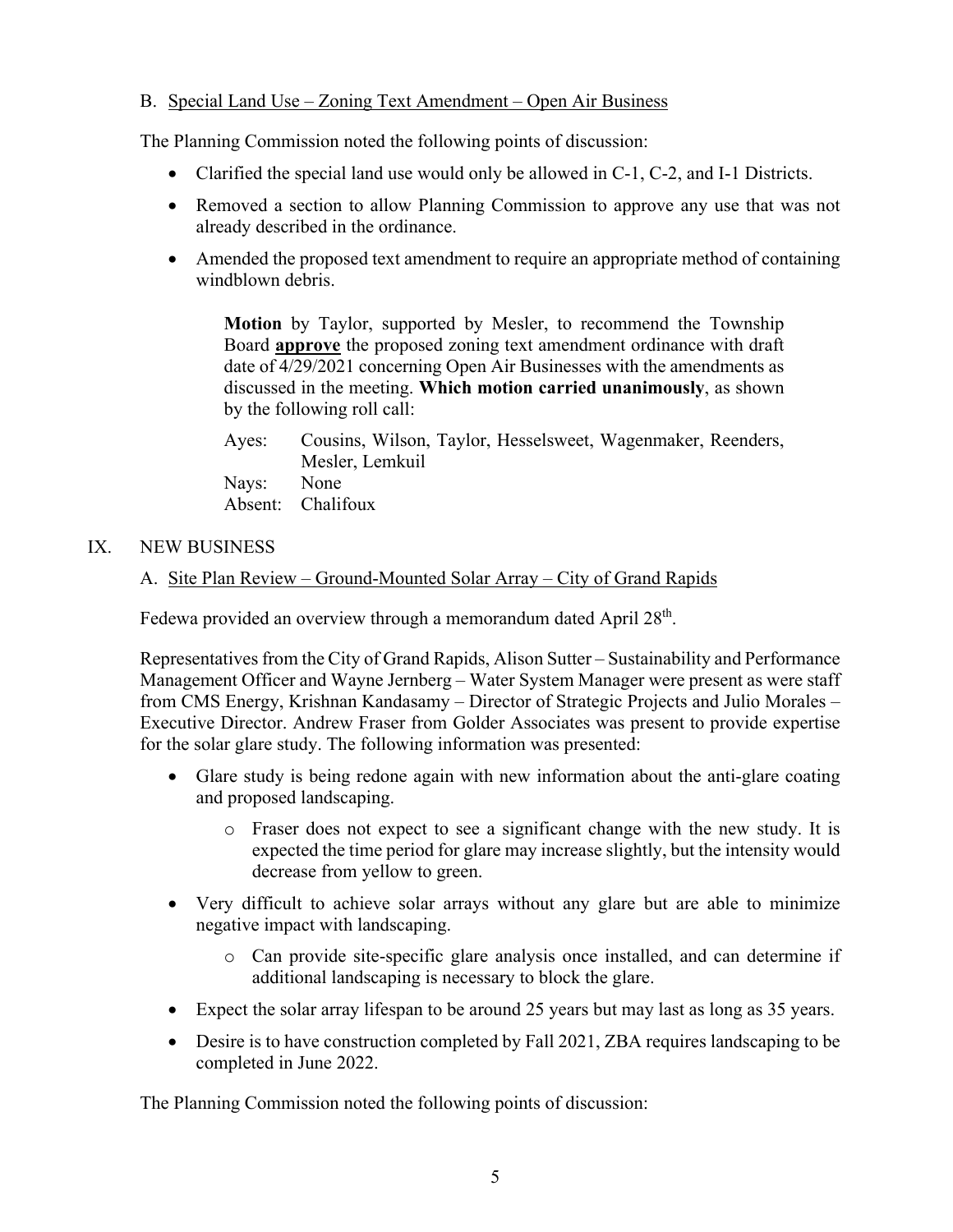- Questions over landscaping.
	- o 3' berm required by ZBA.
	- o Proposed transplanted trees may not survive.
- Concern over glare impacting neighboring properties.
	- o Attorney Bultje advised the ordinance would not need to be amended, rather the language says, "no impact," not "no glare." The ordinance could be amended to include a statement about detrimental impact.
	- o Decided if there is a negative impact on neighboring properties the applicant will need to resolve the issue.

**Motion** by Wilson, supported by Hesselsweet**,** to **conditionally approve** the Site Plan Review application to install a 2.9-acre nearly one megawatt ground-mounted solar array at the City of Grand Rapid's Lake Michigan Filtration Plant located at 11177 Lakeshore Drive. Approval is based on the application meeting the requirements of the Zoning Ordinance. This motion is subject to, and incorporates, the following conditions and report.

- 1. Landscape berm shall have a minimum height of 3-feet.
- 2. Supply documentation showing the planting list is substantially native to Michigan.
- 3. Annually, provide a copy of the MSU Pollinator Scorecard to the Township
- 4. Revise the glare study to ensure no impact on public roadways or residential dwellings.
- 5. All required landscaping, including the pollinator field, shall be installed by June 1, 2022.
- 6. Provide an irrigation plan to the Planning Commission to ensure the required landscaping is appropriately watered to ensure its longterm health and viability.
- 7. Signage shall comply with the minimum necessary for safety and those required by other agencies
- 8. Provide a copy of the Soil Erosion and Sedimentation Control permit prior to beginning construction.
- 9. The applicant shall comply with all of the information submitted to the Township to support the site plan review request. These materials shall control over the earlier material associated with the variance if inconsistent.

**Which motion carried unanimously**, as shown by the following roll call:

Ayes: Cousins, Wilson, Taylor, Hesselsweet, Wagenmaker, Reenders, Mesler, Lemkuil,

Nays: None Absent: Chalifoux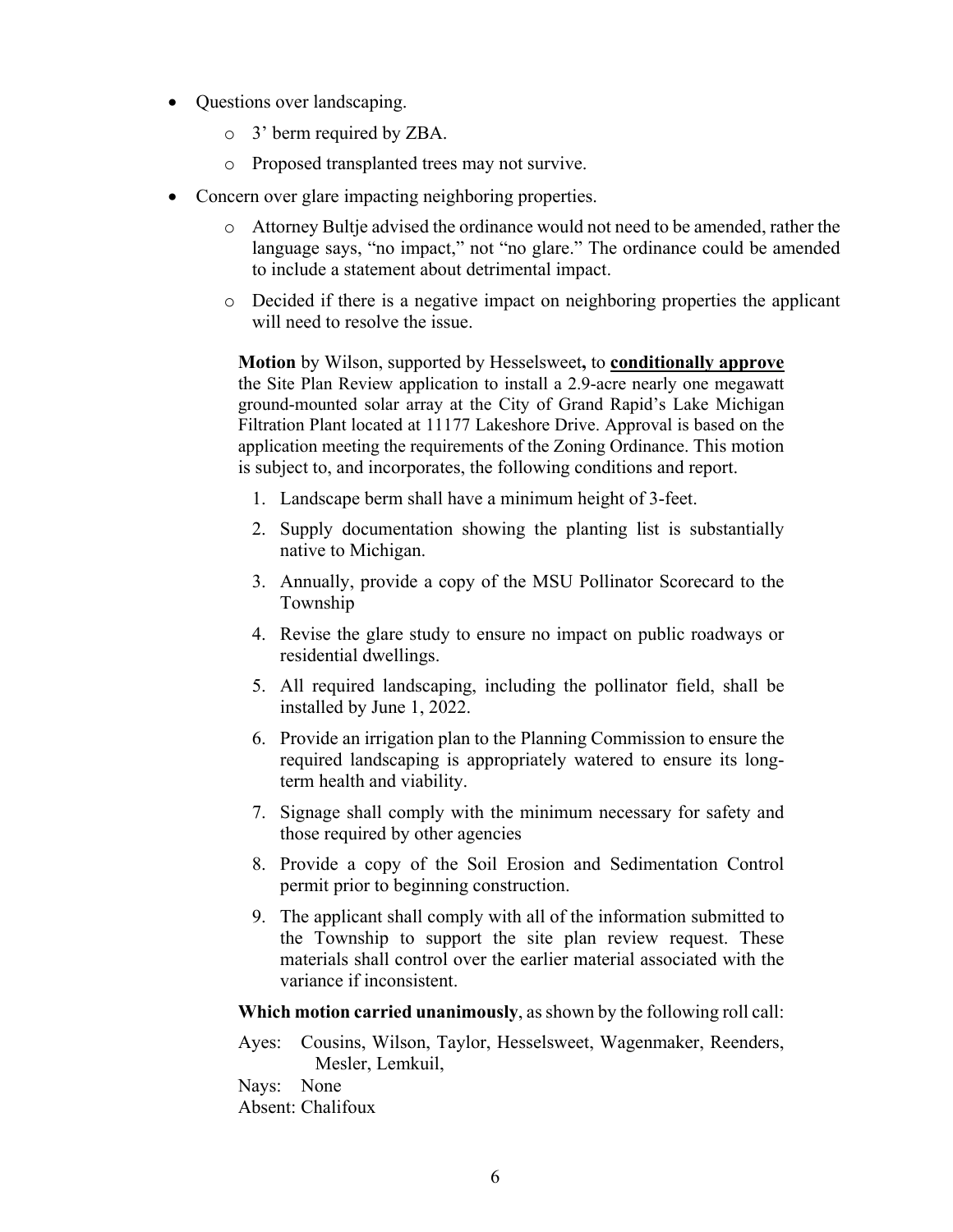#### REPORT – SITE PLAN REVIEW – GROUND MOUNTED SOLAR ARRAY – CITY OF GRAND RAPIDS

- 1. The application meets the site plan review standards of Section 18.07.G of the Zoning Ordinance. Specifically, the Planning Commission finds as follows:
	- A. The uses proposed will not adversely affect the public health, safety, or welfare. Uses and structures located on the site take into account topography, size of the property, the uses on adjoining property and the relationship and size of buildings to the site. The site will be developed so as not to impede the normal and orderly development or improvement of surrounding property for uses permitted in this ordinance.
	- B. Safe, convenient, uncontested, and well defined vehicular and pedestrian circulation is provided for ingress/egress points and within the site. Drives, streets and other circulation routes are designed to promote safe and efficient traffic operations within the site and at ingress/egress points.
	- C. The arrangement of public or private vehicular and pedestrian connections to existing or planned streets in the area are planned to provide a safe and efficient circulation system for traffic within the Township.
	- D. Removal or alterations of significant natural features are restricted to those areas which are reasonably necessary to develop the site in accordance with the requirements of this Ordinance. The Planning Commission has required that landscaping, buffers, and/or greenbelts be preserved and/or provided to ensure that proposed uses will be adequately buffered from one another and from surrounding public and private property.
	- E. Areas of natural drainage such as swales, wetlands, ponds, or swamps are protected and preserved insofar as practical in their natural state to provide areas for natural habitat, preserve drainage patterns and maintain the natural characteristics of the land.
	- F. The site plan provides reasonable visual and sound privacy for all dwelling units located therein and adjacent thereto. Fences, walls, barriers, and/or landscaping shall be used, as appropriate, to accomplish these purposes.
	- G. All buildings and groups of buildings are arranged so as to permit necessary emergency vehicle access as requested by the Fire/Rescue Department.
	- H. All streets and driveways are developed in accordance with the Township Subdivision Control Ordinance, the Ottawa County Road Commission and/or Michigan Department of Transportation specifications, as appropriate, unless developed as a private road in accordance with the requirements for private roads in the codified ordinances of the Township.
	- I. Sidewalks or pathways shall be deemed to be required along all public and private roadways unless the applicant provides compelling evidence, in the opinion of the Planning Commission, that they are not necessary for pedestrian access or safety.
	- J. Appropriate measures have been taken to ensure that removal of surface waters will not adversely affect neighboring properties or the public storm drainage system. Provisions have been made to accommodate storm water, prevent erosion and the formation of dust.
	- K. Exterior lighting is arranged so that it is deflected away from adjacent properties and so it does not interfere with the vision of motorists along adjacent streets. Lighting is minimized to reduce light pollution and preserve the rural character of the Township.
	- L. All loading and unloading areas and outside storage areas, including areas for the storage of trash, which face or are visible from residential districts or public streets, are screened.
	- M. Entrances and exits are provided at appropriate locations so as to maximize the convenience and safety for persons entering or leaving the site.
	- N. The site plans conform to all applicable requirements of County, State, Federal, and Township statutes and ordinances.